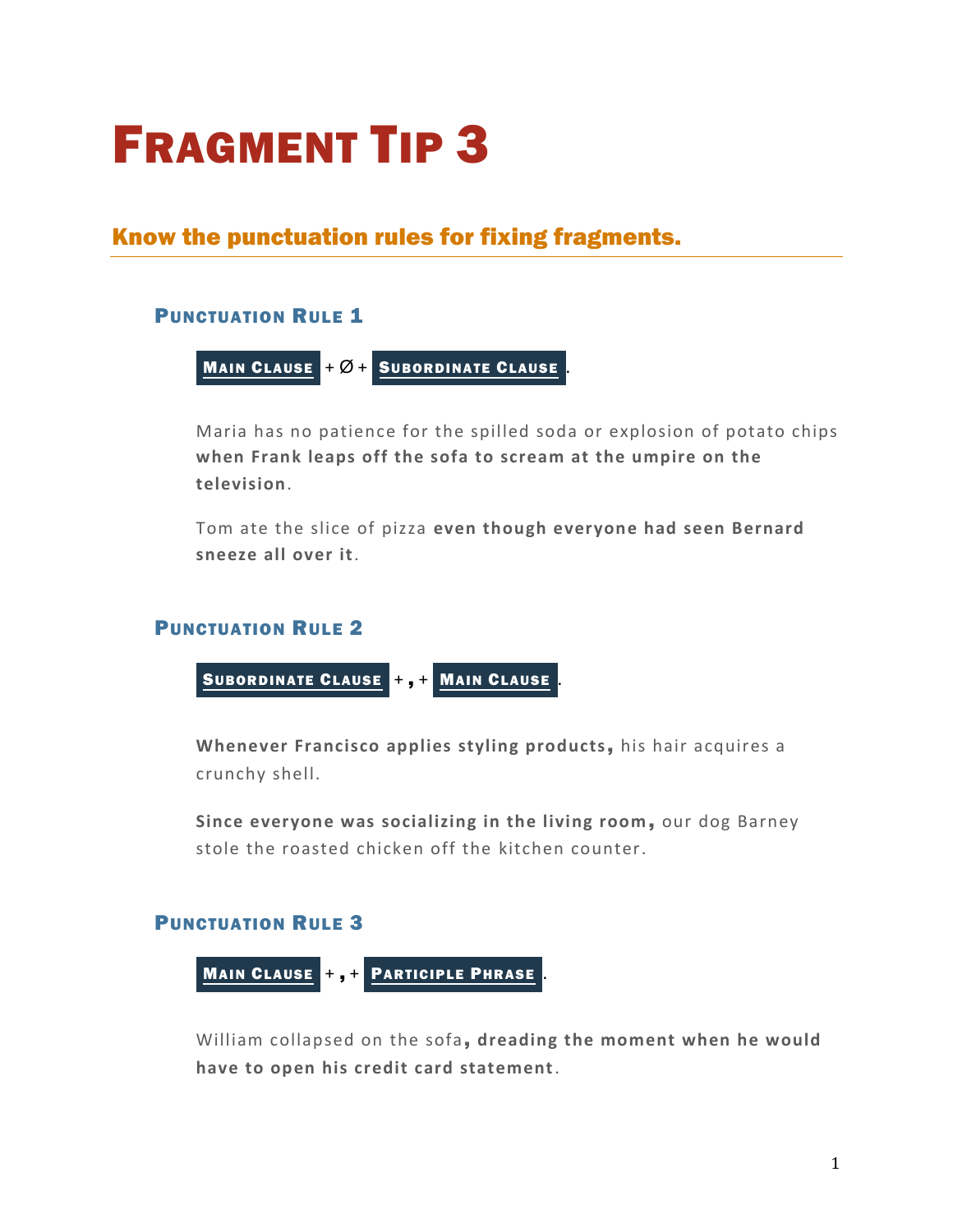Violet dropped her phone, **startled by the news that her nemesis was returning to town**.

#### PUNCTUATION RULE 4

PARTICIPLE PHRASE +, + MAIN CLAUSE

**Celebrating the perfect score on her essay**, Cristina skipped down the hall.

Knocked to the ground by the puppy's exuberant leaping, Jason greeted Goliath, his Great Dane.

#### PUNCTUATION RULE 5



Nick wants to visit Paris **to bungee jump off the Eiffel Tower**.

Soon we are desperate **to find Squeeze, our seven-foot python who escaped his cage**.

#### PUNCTUATION RULE 6

INFINITIVE PHRASE + , + MAIN CLAUSE .

**To eat his bacon cheeseburger in peace**, Leonard locked himself in the laundry room where Penelope, his poodle, could not wet him with drool.

**To see if her writing had improved**, Leslie peeked at the grade on the last page of her essay.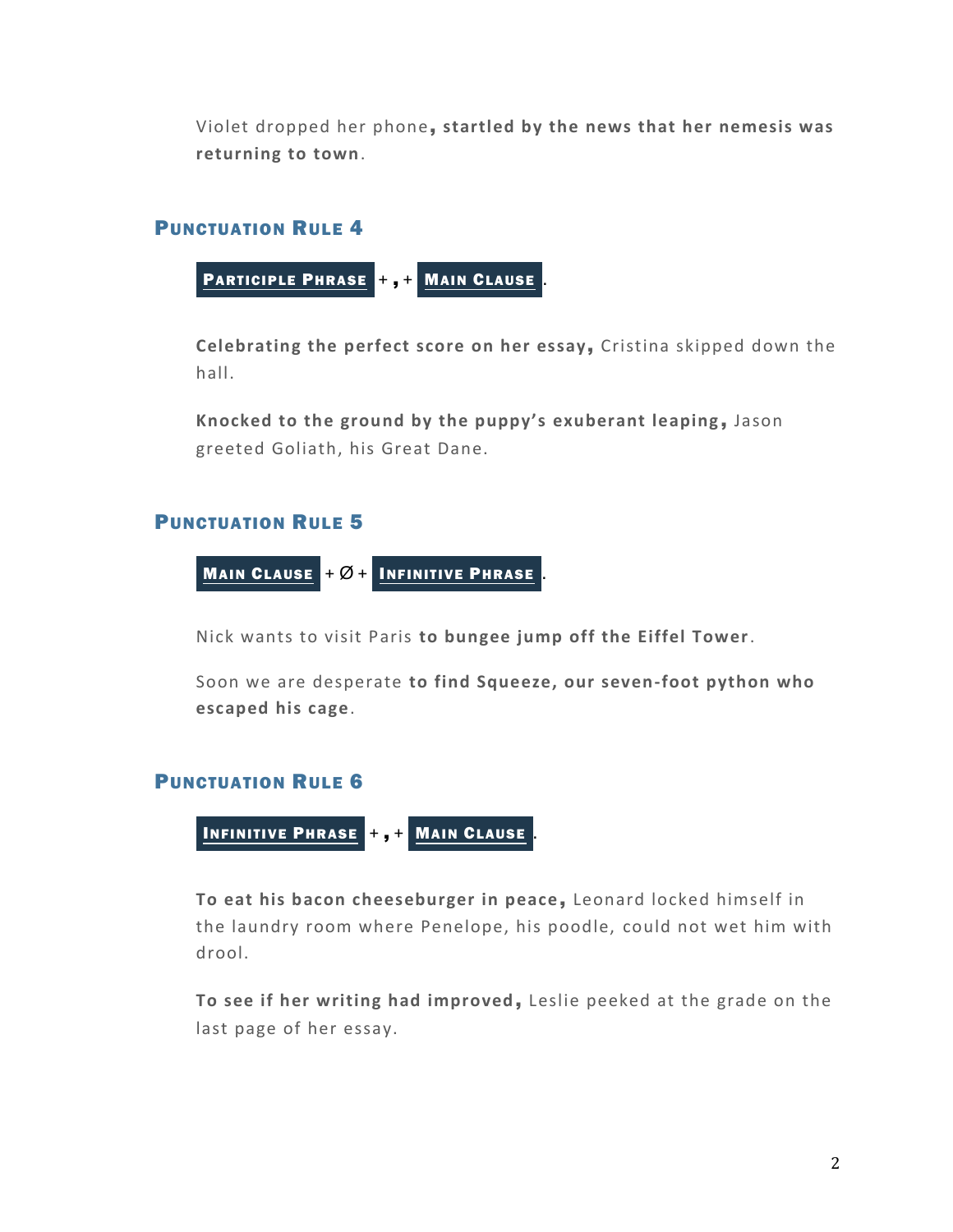### PUNCTUATION RULE 7

Main Claude +, + ~~Afierthought Transition~~ + 
$$
\varnothing
$$
 + Derails .

Emily screams at the sight of many things, **such as mice, spiders, and lima beans**.

Sam loves all flavors of ice cream, **especially chocolate-broccoli**.

#### PUNCTUATION RULE 8\*

$$
\underline{\text{Main Claude}} + \varnothing + \underline{\text{Longly Verb Phrase}}.
$$

Grandmother Essie took a deep breath **and blew out all ninety-seven candles on her birthday cake**.

Christopher vowed to eat more vegetables **but could not stomach the thought of a chocolate-broccoli muffin**.

\*If the coordinating conjunction (*and*, *but*, *or*, etc.) beginning the lonely verb phrase connects *more than* two verbs, you will need to use a comma. See **[Comma](https://chompchomp.com/handouts/commatip04.pdf)  [Tip 4](https://chompchomp.com/handouts/commatip04.pdf)** for details.

# PUNCTUATION RULE 9

When you connect an **[appositive](https://chompchomp.com/terms/appositive.htm)** (a **[noun phrase](https://chompchomp.com/terms/nounphrase.htm)**) to a **[main clause](https://chompchomp.com/terms/mainclause.htm)**, use a comma (or commas for an **[interrupter](https://chompchomp.com/terms/interrupter.htm)**) to separate the appositive from the rest of the sentence.

MAIN CLAUSE + , + APPOSITIVE . APPOSITIVE + , + MAIN CLAUSE .